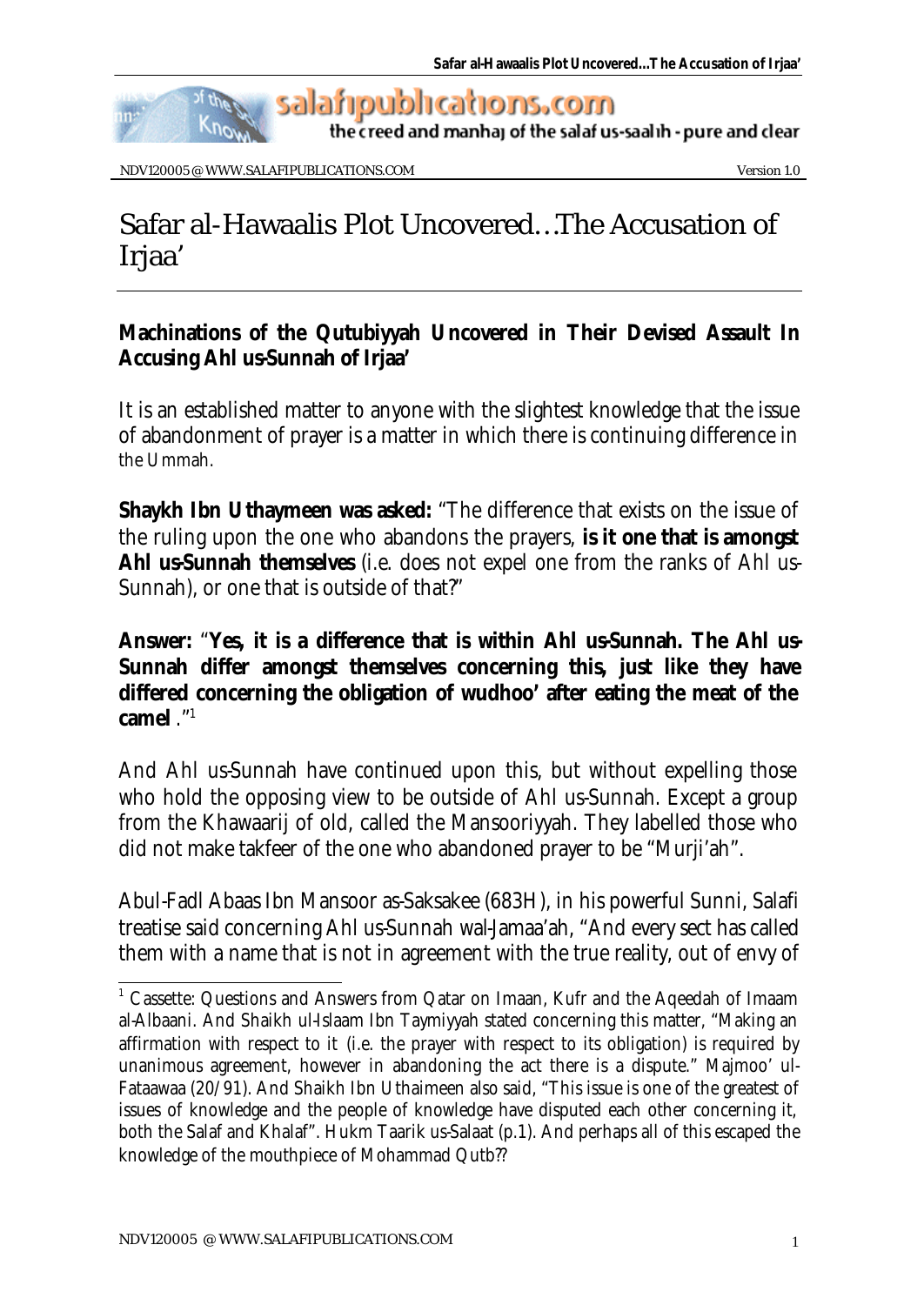them and as a fabrication against them. And they ascribed to them (Ahl us-Sunnah) that which they did not hold as their doctrine. So the Qadariyyah labelled them "the Mujbirah". The Murji'ah called them "the Shakkaakiyyah" (the doubters). The Raafidah called them "the Naasibah". The Jahmiyyah called them "the Mushabbihah". The Ash'ariyyah called them "the Mujassimah". The Ghaaliyyah called them "the Hashawiyyah" (the worthless ones). The Baatiniyyah called them "the Muswaddah". **The Mansooriyyah (a sect of the Khawaarij), and they are the associates of Abdullaah Ibn Zaid, labelled them as Murji'ah due to their saying that the one who abandons the prayer, without rejecting its obligation, is a Muslim based upon the correct view in the madhhab. And they (the Mansooriyyah) say that this saying of their's (i.e. that of Ahl us-Sunnah) leads to the saying that Imaan is speech without action. Yet all of this is incorrect regarding them**. Rather, they are the Firqat al-Haadiyyah al-Mahdiyyah (the Guiding and Guided Sect) and its creed is the correct creed and the clear and manifest Imaan (faith), that with which the Qur'aan was revealed and which has come in the Sunnah, and that which the Ulamaa of the Ummah from Ahl us-Sunnah wal-Jamaa'ah have agreed upon." Al-Burhaan Fee Ma'rifat Aqaa'idi Ahl il-Adyaan, (pp.65-66)

So following in the footsteps of the Khawaarij of Old, we have the neo-Khawaarij, the "Khaarijiyyah Asriyyah" as Imaam al-Albaani labelled them, reviving the repugnant madhhab of the Khawaarij and accusing their opponents in this matter of Irjaa'.

Stated Safar al-Hawali, "**And no one says that the one who abandons it (the prayer) is not a kaafir except one who has been affected by the (thought of) al-Irjaa', whether he realises it or not**"!! (Dhaahirat ul-Irjaa pp.650-651). And also, "**…without their knowing that the source of this doubt (of the absence of takfir of the one who abandons prayer) and its foundation is actually from Irjaa'!!**" (p.419)

And al-Hawaali is one of the stooges and frontmen of Aal-Qutb, who brought the ideology of Sayyid Qutb al-Ash'aree ar-Raafidee al-Mu'tazilee into the ranks of Ahl us-Sunnah, under the supervision and co-ordination of Mohammad Qutb – who after the da'wah of Qutubiyyah (of takfir and revolution) failed in Egypt, fled to Saudi Arabia, and instead of showing gratefulness and gratitude for his newfound security and safety, began his plot of infusing the same Qutubi da'wah, by setting up stooges and frontmen.

And the result was the book "Dhaahirat ul-Irjaa" supervised by Mohammad Qutb himself.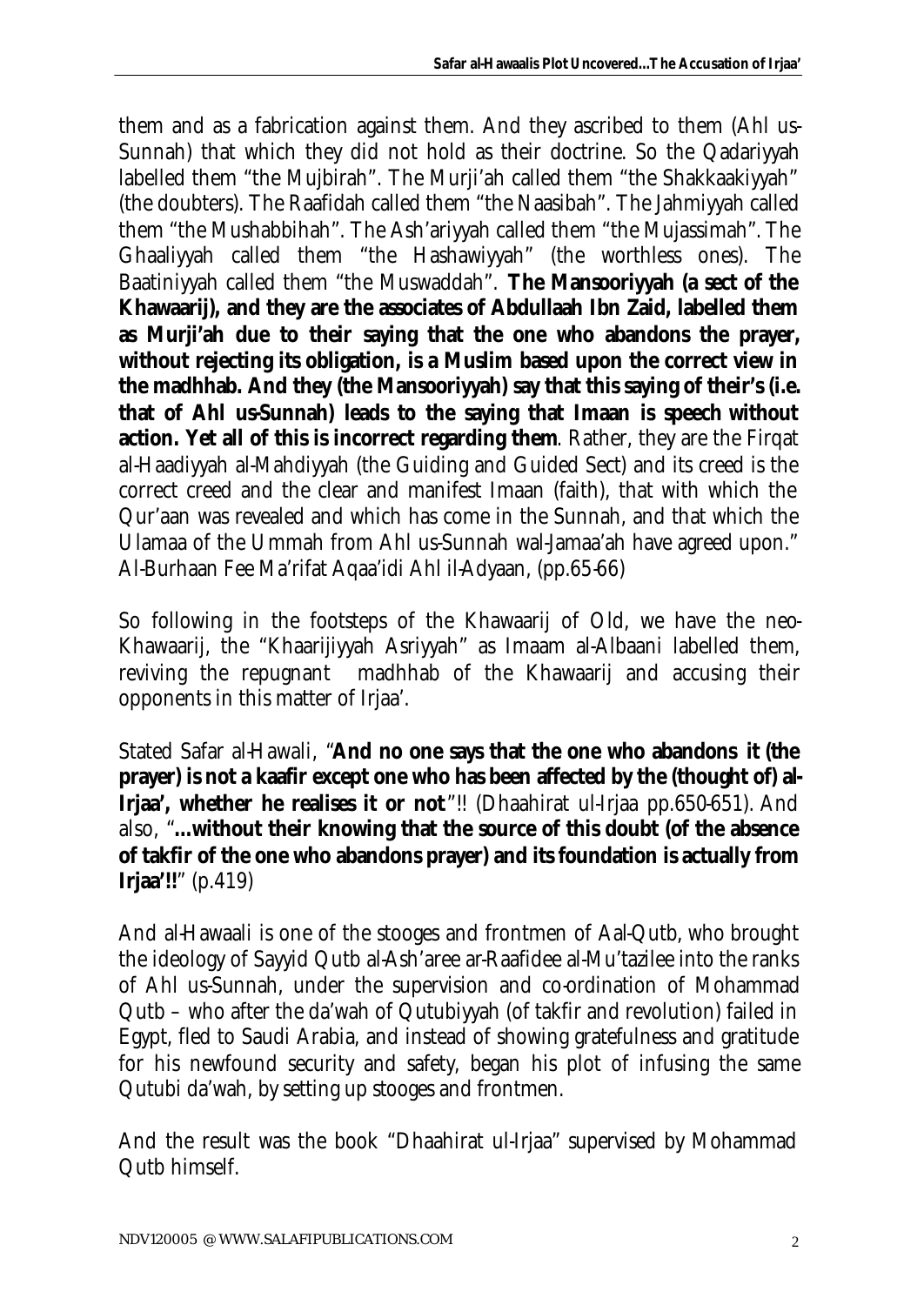In this book, the author, quotes from Ishaaq bin Raahawaih, by way of Shaykh ul-Islaam Ibn Taymiyyah, the following in (Dhaahirah  $1/198$ ).

, Kn· ÖÆ ëÆ næ®Æ R¾J Nåk ëQb ÿ Ö<sup>2</sup>QÕ õl <sub>i</sub> Æ ÁnP ÛÕ : çéÝåûn ÛL ½DcrG ÅD¼Ü" ÅBAÜ <sup>3</sup>Xné ׯØH° ÔDEI öTÌ TKDQLSé - ×ê®2Æ cCADL n°D cÙH° ÈêCÆ ¼ ¡ ÙëÆK n· ÖAÜ <mark>öÆsŐ älæ°</mark> "ÄÆ ÅBAÜ ëÇz (kGDŐEÜ .ÄÆ ÅBAÜ "DæÂmDP í Ú<sup>2</sup>é - ç¿Ú± Rln¤ "(h»Â ØÝÃéË DæÂnP <u>ÛeN Û Ő ËG×Ç2AC È åE CI å Nih; ± Û Ő ×å j 2L Û Ő Ní»zÜ NŐ ë C±×æ2MPOJ : ÅD¾J . <mark>i DæQXG</mark></u> " $\ldots$ ö+DÖYÆ

This translates as, "And Ishaaq bin Raahawaih said: Whoever abandoned the prayer deliberately until the time from Dhuhr until Maghrib passed by, or from Maghrib to half of the night passed by, then he is a disbeliever in Allaah the Mighty. His repentance is sought for three days, so if he does not return and says "abandoning is not kufr", his neck is struck, meaning the one who abandons it. And as for when he does pray and then says that (i.e. abandoning prayer is not kufr), **then this is a matter of ijtihaad**. And he said (i.e. Ishaaq): And some of those after them from the people of knowledge have followed them, upon what we have said, except those who departed from the  $Jamaa'ah...$ 

And the meaning here is that a person who does not pray, and leaves the prayer, abandoning it, when the time for it has gone, and then when is called to repent, and he responds by saying "that abandoning prayer is not major kufr", then his neck is struck and that he is of the Murji'ah. The saying of the absence of takfeer of the one who abandons the prayer is the saying of the Murji'ah, as to them actions are not from Imaan.

However, this viewpoint is also the saying of some of Ahl us-Sunnah, as it is a matter of Ijtihaad, and thus, not everyone who speaks with the absence of takfeer in this case, is actually from the Murji'ah. The saying of Ishaaq bin Raahawaih is in relation to those people (from the sinners, and hypocrites and others from the generality of the Murii'ah or who are affected by Irjaa') who do not pray and justify that by saying abandoning it is not kufr. As for those who establish the prayer themselves and hold this view, then this is a matter of Ijtihaad.

So what is the point here?